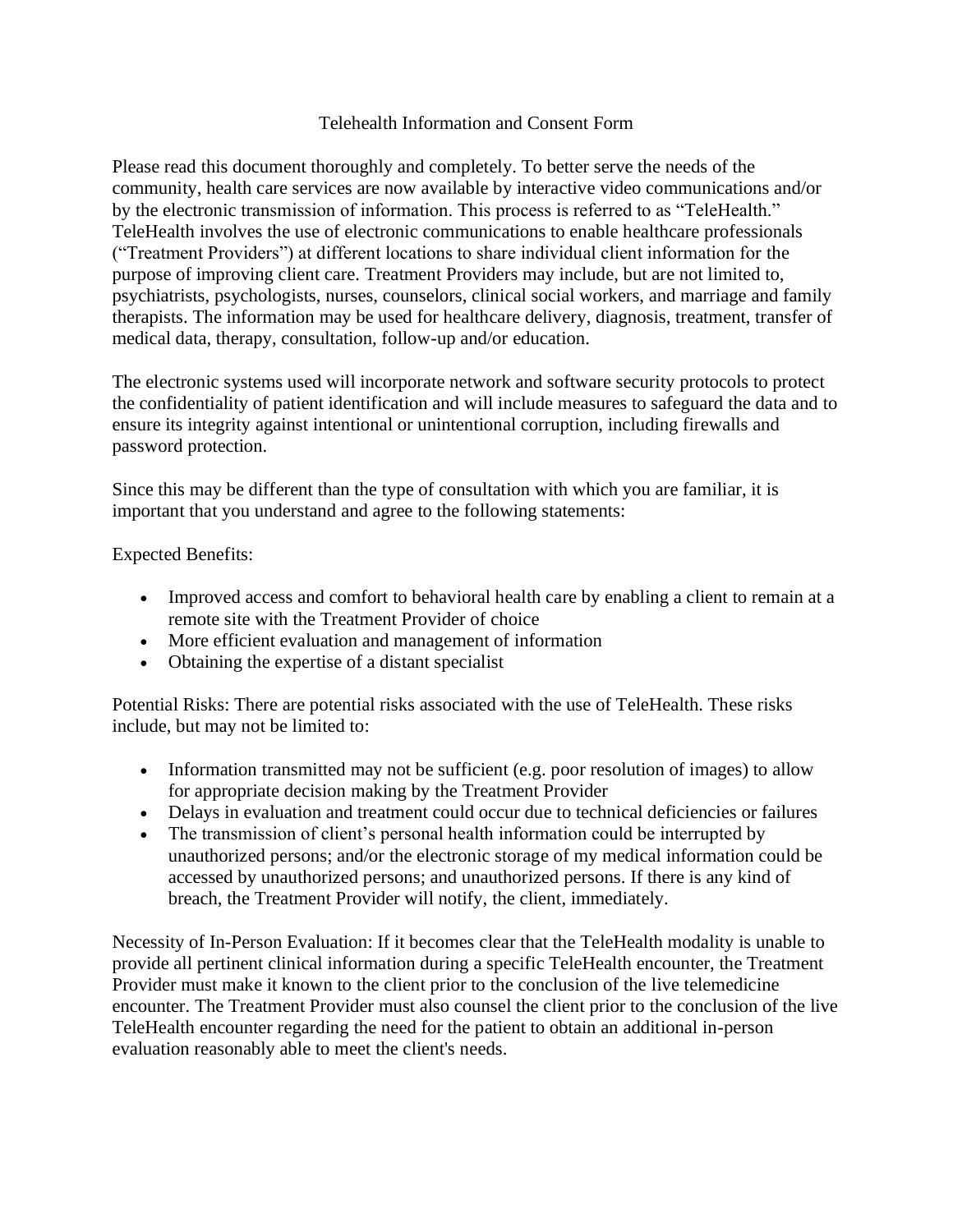By signing this form, I understand the following:

- I understand that I have the right to withhold or withdraw my consent to the use of TeleHealth in the course of my care at any time, without affecting my right to future care or treatment.
- I understand that the laws that protect privacy and the confidentiality of personal health information also apply to TeleHealth. I understand that the information disclosed by me during the course of my treatment is confidential. However, there are both mandatory and permissive exceptions to confidentiality, including but not limited to information suggesting risk of imminent harm to myself, the client, or others; disclosure of abuse of a current minor child or vulnerable adult; immediate mental or emotional injury to myself; and where I may make my mental or emotional state an issue in a legal proceeding. I also understand that the sharing or release of any personally identifiable images or information from the TeleHealth interaction to researchers or other entities shall not occur without my consent.
- I understand that TeleHealth based services and care may not be as complete as face toface services. I also understand that if my Treatment Provider believes I would be better served by another form of service (e.g. face-to-face services), I will be referred to a Treatment Provider who can provide such services in my area.
- I understand that a variety of alternative methods of behavioral health care may be available to me, and that I may choose one or more of these at any time. I understand that I may ask my Treatment Provider about alternative methods of care to TeleHealth
- I understand that there are potential risks and benefits associated with any form of treatment, and that despite my efforts and the efforts of my Treatment Provider, my condition may not improve, and in some cases may even get worse.
- I understand that I may expect the anticipated benefits from the use of TeleHealth in my care, but that no results can be guaranteed or assured.
- I understand that in the event of an adverse reaction to the treatment, or in the event of an inability to communicate as a result of a technological or equipment failure, I shall seek follow-up care or assistance at the recommendation of my Treatment Provider.

## Information regarding TeleHealth Counseling Services

- Area of Practice: I will practice in my area of licensed jurisdiction, FL.
- Security: It is highly advised that you utilize strong passwords, those that are not easily guessed and contain capital letters, symbols, numbers, and are long. Check if you are using private or public internet access, as information shared on public access may be obtainable by others. Protecting your computer with a firewall is advisable.
- Email & Text: These should be used primarily for confirmation of appointments. I encourage you to write down any relevant information that arises in between sessions to share at our next meeting as opposed to sending via text or email,
- Emergency: call 911, or go to your nearest emergency room. If we need to schedule an immediate session, I will work with you to that. Please do not wait to hear back from me in a time of crisis before contacting 911.